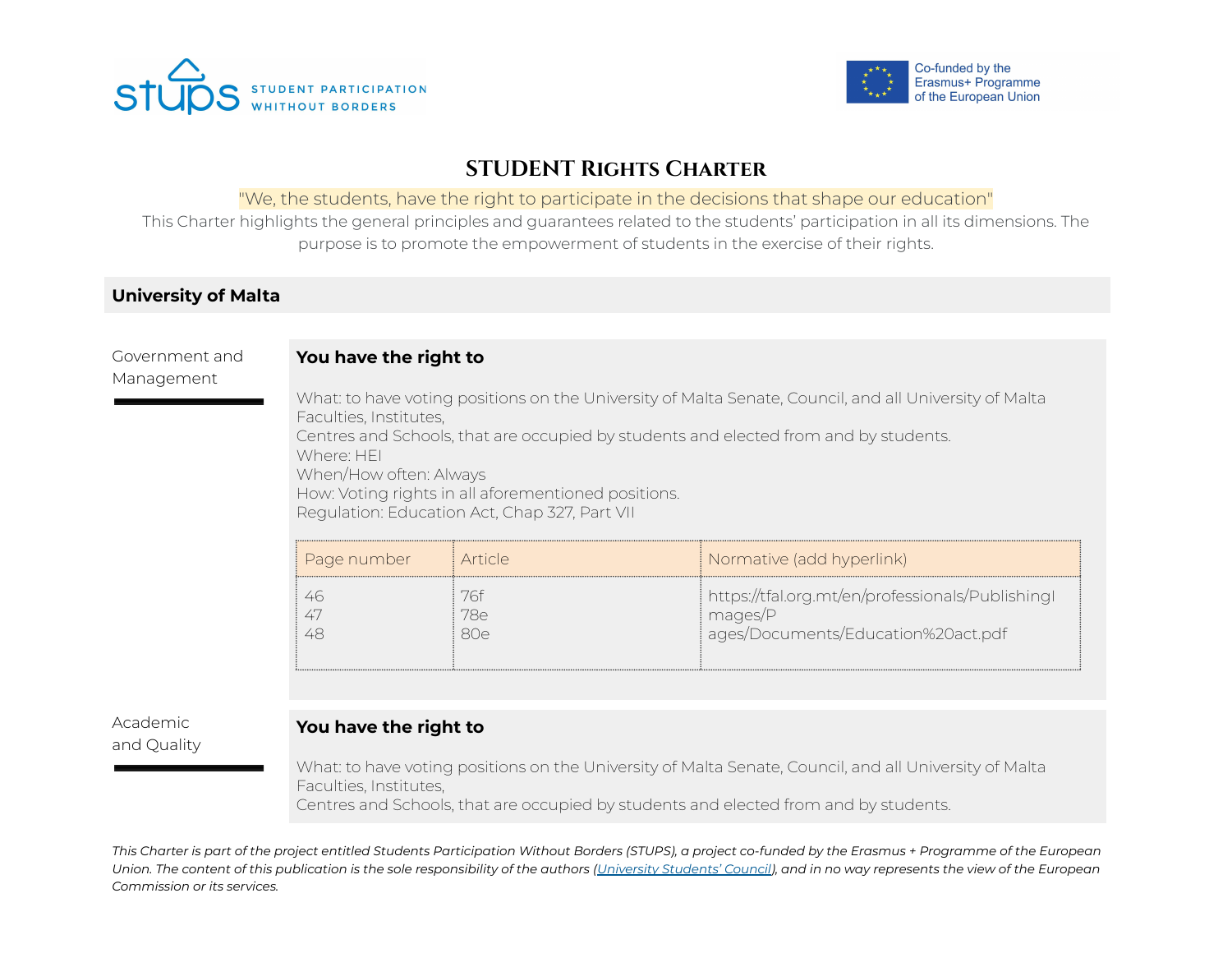This Charter is part of the project entitled Students Participation Without Borders (STUPS) a project co-funded by the Erasmus + Programme of the European Union.

Where: HEI When/How often: Always How: Voting rights in all aforementioned positions. Regulation: Education Act, Chap 327, Part VII

| Page number | <i>i</i> Article  | Normative (add hyperlink)                                                                         |
|-------------|-------------------|---------------------------------------------------------------------------------------------------|
|             | 76f<br>78e<br>80e | https://tfal.org.mt/en/professionals/PublishingI<br>mages/P<br>ages/Documents/Education%20act.pdf |

Social, Cultural and Sports

#### **You have the right to**

The University of Malta does not have mechanisms in place to focus on social, cultural and sports initiatives, therefore students have no direct way of being involved.

Equality and Inclusion

#### **You have the right to**

The University of Malta does cater for this by way of multiple committees set up by Senate and Council, which tend to have a student representative appointed. However, the appointment of said representative is not set anywhere in writing and is done as a courtesy towards the student body.

This Charter is part of the project entitled Students Participation Without Borders (STUPS), a project co-funded by the Erasmus + Programme of the European Union. The content of this publication is the sole responsibility of the authors *([University](https://www.ksu.org.mt/) Students' Council)*, and in no way represents the view of the European Commission or its services.